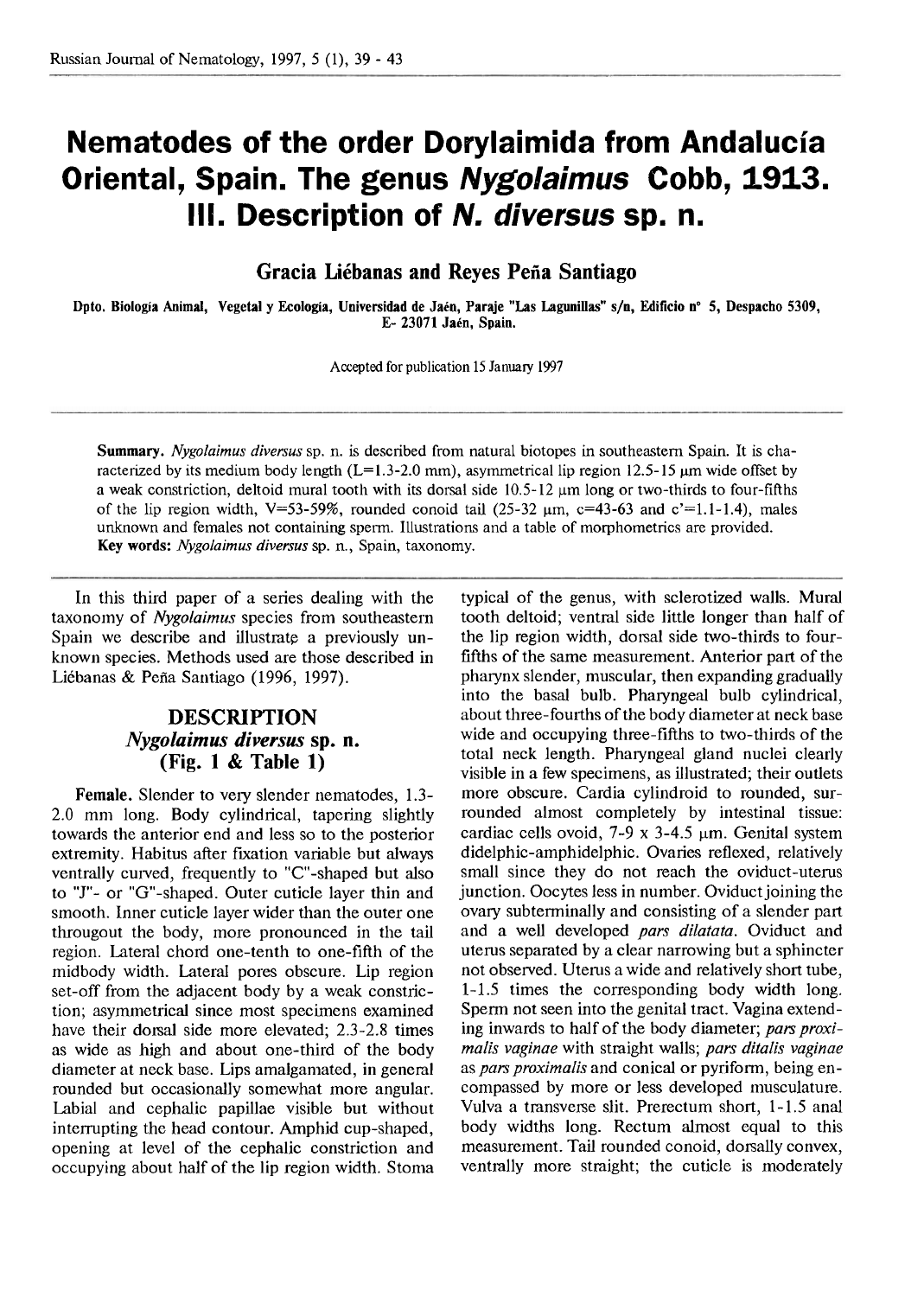| Habitat                  | Meadow                  |                     | Garigue  | Garigue                  | Various                                               | Pine                        |  |
|--------------------------|-------------------------|---------------------|----------|--------------------------|-------------------------------------------------------|-----------------------------|--|
| Locality                 | Guillimona              |                     | Fátima   | Jayena                   | Cazorla                                               | Segura                      |  |
| Province                 | Granada                 |                     | Granada  | Granada                  | Jaén                                                  | Jaén                        |  |
| Holotype                 |                         | Paratype            |          |                          |                                                       |                             |  |
|                          | 1 female                | 1 female            | 1 female | 1 female                 | 3 females                                             | 3 females                   |  |
| L                        | 1.32                    | 1.66                | 1.56     | 1.78                     | $1.58\pm0.20$ (1.30-1.74)                             | $1.63 \pm 0.03$ (1.58-1.66) |  |
| a                        | 35.8                    | 42.7                | 41.1     | 42.5                     | 42.06±4.92 (35.1-45.7)<br>$42.3 \pm 1.80$ (40.6-44.8) |                             |  |
| þ                        | 2.8                     | 3.2                 | 2.9      | 3.5                      | $2.86 \pm 0.20$ (2.6-3.1)<br>2.93±0.04 (2.9-3.0)      |                             |  |
| c                        | 45.7                    | 59.5                | 53.9     | 63.8                     | 53.4±5.56 (46.4-60)                                   | $61.3 \pm 1.71$ (59.2-63.4) |  |
| $V(\%)$                  | 56.7                    | 54.4                | 57.8     | 54.1                     | $56.7 \pm 1.12$ (55.2-57.9)                           | $58.2 \pm 1.06(57-59.6)$    |  |
| G1                       | 9.6                     | 8.4                 | 9        | 9.1                      | $8.8\pm0.49(8.1-9.2)$                                 | $(n=1)$ 9.4                 |  |
| G2                       | 9.6                     | 9.1                 | 7.5      | 8.3                      | $8.5\pm0.59(8.1-9.4)$                                 | $(n=1)$ 11                  |  |
| $\mathbf{c}^*$           | 1.2                     | 1.1                 | 1.3      | 1.2                      | $1.23 \pm 0.12$ (1.1-1.4)                             | $1.06\pm0.04(1.0-1.1)$      |  |
| Lip region width         | 14                      | 14                  | 14       | 14                       | $12.6 \pm 0.94$ (12-14)                               | 14.8±0.23 (14.5-15)         |  |
| height                   | 6                       | 6                   | 6        | 6                        | 5±0<br>$5.33\pm0.23$ (5-5.5)                          |                             |  |
| Amphid aperture          | $\overline{\mathbf{r}}$ | 2                   | 7        | 6                        | 2                                                     | 7                           |  |
| Mural tooth ventral side | 8                       | 7.5                 | 8        | 8                        | $7.83\pm0.23(7.5-8)$                                  | $7.33\pm0.47(7-8)$          |  |
| dorsal side              | 12                      | 11                  | 12       | $_{11}$                  | $10.6 - 0.23(10.5 - 11)$                              | 10.5 ± 0                    |  |
| Nerve ring-ant. end      | 108                     | 107                 | 128      | $\overline{\mathcal{L}}$ | $(n=1) 92$<br>128.6±4.02 (123-132)                    |                             |  |
| Neck length              | 467                     | 527                 | 531      | 507                      | 540±39.06 (487-580)<br>551±6.5 (544-560)              |                             |  |
| Pharyngeal bulb length   | 307                     | 349                 | 337      | 308                      | 342±24.5 (314-374)<br>358±3.09 (354-361)              |                             |  |
| Body width: neck base    | 37                      | 39                  | 41       | 39                       | $36\pm1.41(35-38)$<br>36.6±2.05 (34-39)               |                             |  |
| midbody                  | 37                      | 39                  | 38       | 42                       | 37.3±0.47 (37-38)                                     | 38.6±1.24 (37-40)           |  |
| anus                     | 23                      | 26                  | 23       | 24                       | 23±0                                                  | 24.6±0.47 (24-25)           |  |
| Anterior ovary           | 62                      | 76                  | 82       | 95                       | 85.3±25.8 (49-107)                                    | $(n=1) 75$                  |  |
| Ant. genital branch      | 128                     | 141                 | 141      | 163                      | 141±25.7 (105-161)                                    | $(n=1)$ 157                 |  |
| Posterior ovary          | 59                      | 81                  | 72       | 77                       | 84.6±18.5 (58-98)                                     | $(n=1) 85$                  |  |
| Post. genital branch     | 128                     | 152                 | 118      | 148                      | 135±8.80 (123-143)                                    | $(n=1)$ 183                 |  |
| Vagina                   | 18                      | $\boldsymbol{\eta}$ | 16       | $\pmb{\gamma}$           | 17.17                                                 | 18.6±0.47 (18-19)           |  |
| Vulva-ant. end           | 753                     | 907                 | 905      | 967                      | 899±105 (753-993)                                     | 955±9.41 (944-967)          |  |
| Prerectum                | 24                      | 38                  | 37       | 44                       | $29.3 \pm 2.35(26-31)$                                | 27±6.48 (18-33)             |  |
| Rectum/Cloaca            | 24                      | 30                  | 22       | 25                       | $23\pm1.63(21-25)$                                    | 24.6±1.69 (23-27)           |  |
| Tail                     | 29                      | 28                  | 29       | 28                       | 29±2.44 (26-32)                                       | 26.6±1.24 (25-28)           |  |

**Table** 1. Measurements and diagnostic features of *Nygolaimus diversus* sp. n. *(All measurements in µm except L in mm).* 

thickened. Two pairs of caudal pores, one lateral and the other subdorsal.

**Male.** Unknown.

**Type habitat and locality.** Soil from meadow in Puerto del Pinar, Sierra Guillimona, province of Granada, Spain.

**Other habitats and localities.** The species is widely distributed in Andalucía Oriental (the Spanish region studied), having been collected in association with: i) mediterranean garigue of *Juniperus oxycedrus*<br>
L., *Thymus vulgaris* L., *Ulex parviflorus* Pourret and<br>
Rosmarinus officinalis L. in Fátima, and road-verge<br>
animal, Vegetal y Ecología, Universidad de Jaén,<br>
at J at Jayena-Almuñécar, both in the province of Grana-<br>da: ii) *Asphodelus* sp. in Sierra de Cazorla, province<br>longing to other populations which have been used da; ii) *Asphodelus* sp. in Sierra de Cazorla, province longing to other populations which have been used<br>of Jaén; iii) pine forest in Sierra de Segura and Sierra lotted describe the new species are denosited in the

de Torres, both in the province of Jaén, and roadverge at Cómpeta-Torrox, province of Málaga; iii) mediterranean garigue of *Cistus albidus* L., *Genista cinerea, Echinospartum boissieri* and *Phlomis purpurea*  L. in Sierra de Jabalcuz, province of Jaen; iv) *Fraxinus angustifolia* in Sierra de Andujar Natural Park, province of Jaén; iv) mediterranean garigues of *Chamaerops humilis* L., *Retama sphaerocarpa* L. (Heywood), *Ulex parviflorus* Pourret and other plants in several localitites in the province of Málaga.

to describe the new species are deposited in the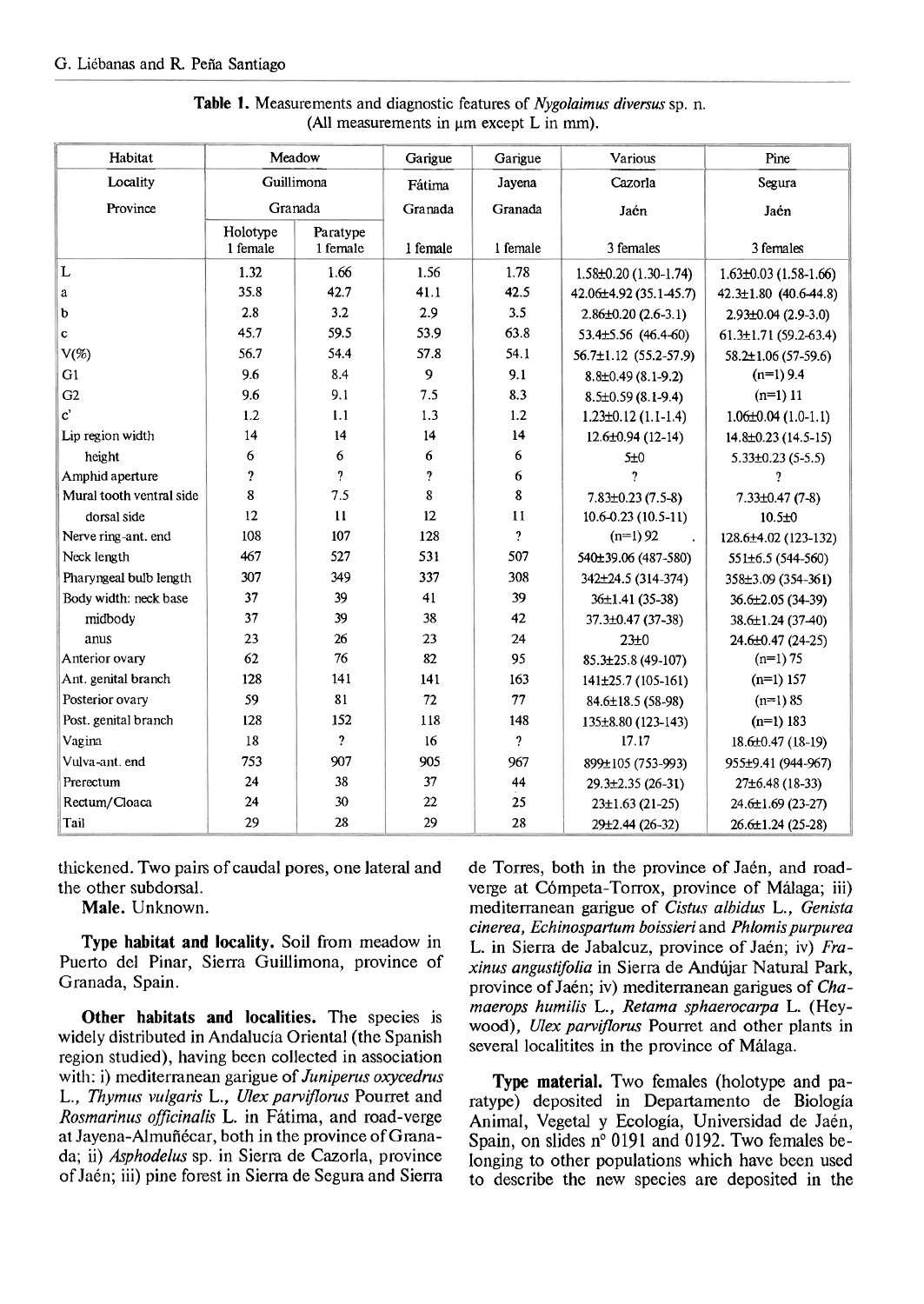| Table 1 (continued). Measurements and diagnostic features of Nygolaimus diversus sp. n. |  |  |  |  |  |  |  |  |
|-----------------------------------------------------------------------------------------|--|--|--|--|--|--|--|--|
| (All measurements in um except L in mm).                                                |  |  |  |  |  |  |  |  |

| Habitat                  | Garigue        | Pine     | Fraxinus                    | Various                           | Meadow   | Garigue  | Garigue         |
|--------------------------|----------------|----------|-----------------------------|-----------------------------------|----------|----------|-----------------|
| Locality                 | Jabalcuz       | Torres   | Andújar                     | Various<br>Alfarnatejo Montecorto |          |          | Piletas         |
| Province                 | Jaén           | Jaén     | Jaén                        | Málaga                            | Málaga   | Málaga   | Málaga          |
|                          |                |          |                             |                                   |          |          |                 |
|                          | 1 female       | 1 female | 4 females                   | 3 females                         | 1 female | 1 female | 1 female        |
| L                        | 1.37           | 1.51     | $1.85 \pm 0.13$ (1.66-2.02) | $1.78 \pm 0.08$ $(1.72 - 1.90)$   | 1.66     | 1.62     | 1.92            |
| a                        | 31.1           | 44.5     | 39.6±2.36 (37.4-43)         | 44±4.32 (38-47.8)                 | 42.6     | 45.2     | 45.6            |
| b                        | 3.1            | 3.0      | $.3.43\pm0.12(3.3-3.6)$     | $3.4\pm0.16$ (3.2-3.6)            | 3.0      | 3.5      | 3.8             |
| c                        | 52.7           | 52.1     | 72.1±4.96 (63.8-76.7)       | $58.1\pm2.34$ (55.9-61.4)         | 50.4     | 70.7     | 68.5            |
| $V(\%)$                  | 56.9           | 58.5     | $54.4 \pm 1.8$ (52.5-57.4)  | 52.2±2.34 (49-54.5)               | 59.9     | 56.5     | 58.6            |
| G1                       | 7.9            | 8.8      | $6.7\pm0.58(6.2-7.7)$       | $7.2 \pm 1.15$ (5.7-8.5)          | 8.8      | 10.7     | 10 <sup>°</sup> |
| G2                       | 8.9            | 8.8      | $7.82\pm1.80(5.6-10.6)$     | 8.5±0.49 (7.9-9.1)                | 7.7      | 11.1     | 11.2            |
| c'                       | 1.0            | 1.3      | $0.95\pm0.08$ (0.8-1.0)     | $1.2\pm0$                         | 1.3      | 0.9      | 1.0             |
| Lip region width         | 14             | 14.5     | 14.7±0.25 (14.5-15)         | $14.5 \pm 0.41$ (14-15)           | 13.5     | 13       | 14.5            |
| height                   | 8              | 5        | $5.5 \pm 0.5$ (5-6)         | $5.16 \pm 0.23$ (5-5.5)           | 5        | 5        | 5.5             |
| Amphid aperture          | $\overline{?}$ | 6        | 2                           | 7                                 | 2        | ?        | 5.5             |
| Mural tooth ventral side | 8              | 7.5      | $8.5 \pm 0.5$ (8-9)         | $8\pm0.41(7.5-8.5)$               | 8        | 8        | 8               |
| dorsal side              | 12             | 11       | $11.2\pm0.25(11-11.5)$      | $11.5 \pm 0.41$ (11-12)           | 9.5      | 9.5      | 9.5             |
| Nerve ring-ant. end      | 2              | 95       | 106±6.13 (98-113)           | $(n=2)$ 137,134                   | 115      | 120      | 151             |
| Neck length              | 443            | 505      | 527±28.3 (507-567)          | 520±11.1 (505-531)                | 551      | 467      | 505             |
| Pharyngeal bulb length   | $\gamma$       | 305      | 354±20.8 (313-380)          | 342±30.8 (311-384)                | 367      | 300      | 308             |
| Body width: neck base    | 44             | 36       | 44±2.40 (42-48)             | 39±4.24 (36-45)                   | 38       | 37       | 39              |
| midbody                  | 44             | 34       | 46.2±4.81 (41-54)           | $41\pm 6.37(36-50)$               | 39       | 36       | 42              |
| anus                     | 26             | 23       | 26.5±1.11 (25-28)           | $25.3 \pm 1.24$ (24-27)           | 26       | 25       | 27              |
| Anterior ovary           | 50             | 54       | 97.5±21.1 (64-117)          | 48±2.94 (45-52)                   | 92       | 92       | 78              |
| Ant. genital branch      | 109            | 134      | 125±18.9 (108-157)          | 127±15.9 (108-147)                | 147      | 174      | 193             |
| Posterior ovary          | 54             | 45       | 115±45.2 (43-166)           | $65.6 \pm 17.9$ (44-88)           | 72       | 75       | 170             |
| Post. genital branch     | 122            | 134      | 148±43.8 (94-215)           | 151±4.10 (147-157)                | 128      | 180      | 216             |
| Vagina                   | 17             | 16       | $17.7 \pm 1.30$ (17-20)     | $16\pm2.16(14-19)$                | 16       | 14       | 14              |
| Vulva-ant. end           | 780            | 885      | 1010±55.4 (953-1093)        | 929±10.03 (915-938)               | 997      | 920      | 1125            |
| Prerectum                | 30             | 25       | 28.2±4.38 (24-34)           | 34.3±2.05 (32-37)                 | 31       | 22       | $\overline{?}$  |
| Rectum/Cloaca            | 25             | 25       | $25.5\pm3.5(21-31)$         | 28.6±1.70 (27-31)                 | 28       | 22       | 30              |
| Tail                     | 26             | 29       | $25.7 \pm 1.08$ (24-27)     | 30.6±2.49 (28-34)                 | 33       | 23       | 28              |

following nematode systematic collections: Instituut voor Dierkunde, Rijksuniversiteit Gent, Belgium; Museum National d'Histoire Naturelle, Paris, France; and Landbouwuniversiteit, Wageningen, the Netherlands.

**Etymology.** The specific epithet is the Latin word "diversus" which means diverse or different.

**Differential diagnosis and relationships.** The new species can be distinguished by its medium sized  $(L=1.3-2.0 \text{ mm})$  body, lip region 12.5-15 µm wide, asynunetrical and offset by a weak constriction, deltoid mural tooth with its dorsal side 10.5-12  $\mu$ m long, V=53-59%, rounded conoid tail  $(25-32 \mu m,$  $c=43-63$  and  $c'=1.1-1.4$ ), males unknown and females not containing sperm.

N. diversus sp. n. belongs to a group of Nygolaimus species with intricate taxonomy: N. cylindricus Thorne, 1974, N. directus Heyns, 1968, N. dorotheae (Heyns, 1968) Thome, 1974, N. hyans Thorne, 1974, N. minimus Vinciguerra & Zullini, 1980, N. paratenuis Thorne, 1974, and N. parvus Thorne, 1974. It can be distinguished from  $N$ . *cylindricus* by its ventrally curved habitus after fixation (vs straight), vagina with a morphology typical for the genus ( $vs$ with atypical or peculiar morphology, see Thorne's Fig. 41D), more anterior vulva ( $vs$  V=61%) and absence of subterminal caudal pore (vs present); from  $N.$  directus by its ventrally curved habitus (vs straight), narrower lip region (vs  $14.5-18 \mu m$ ) offset by a weak constriction (vs a deep constriction), absence of a dorsal subterminal projection of internal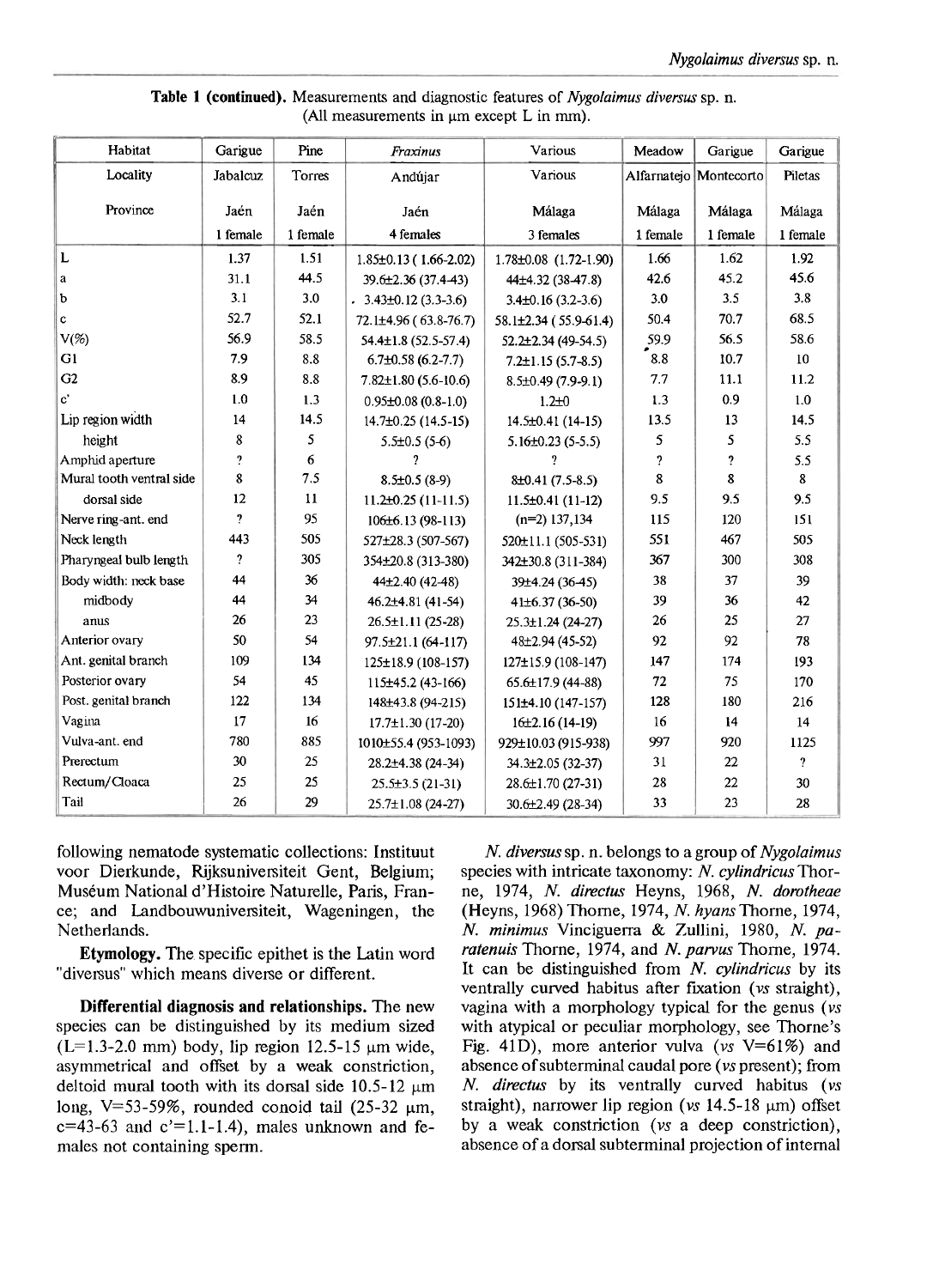

Fig. 1. Nygolaimus diversus sp. n. (female). A: Neck region; B, F: Lip region in median view; C: Same in surface view; D: Entire; E: Genital system; G: Cardia. H: Vagina; I, J: Tail.